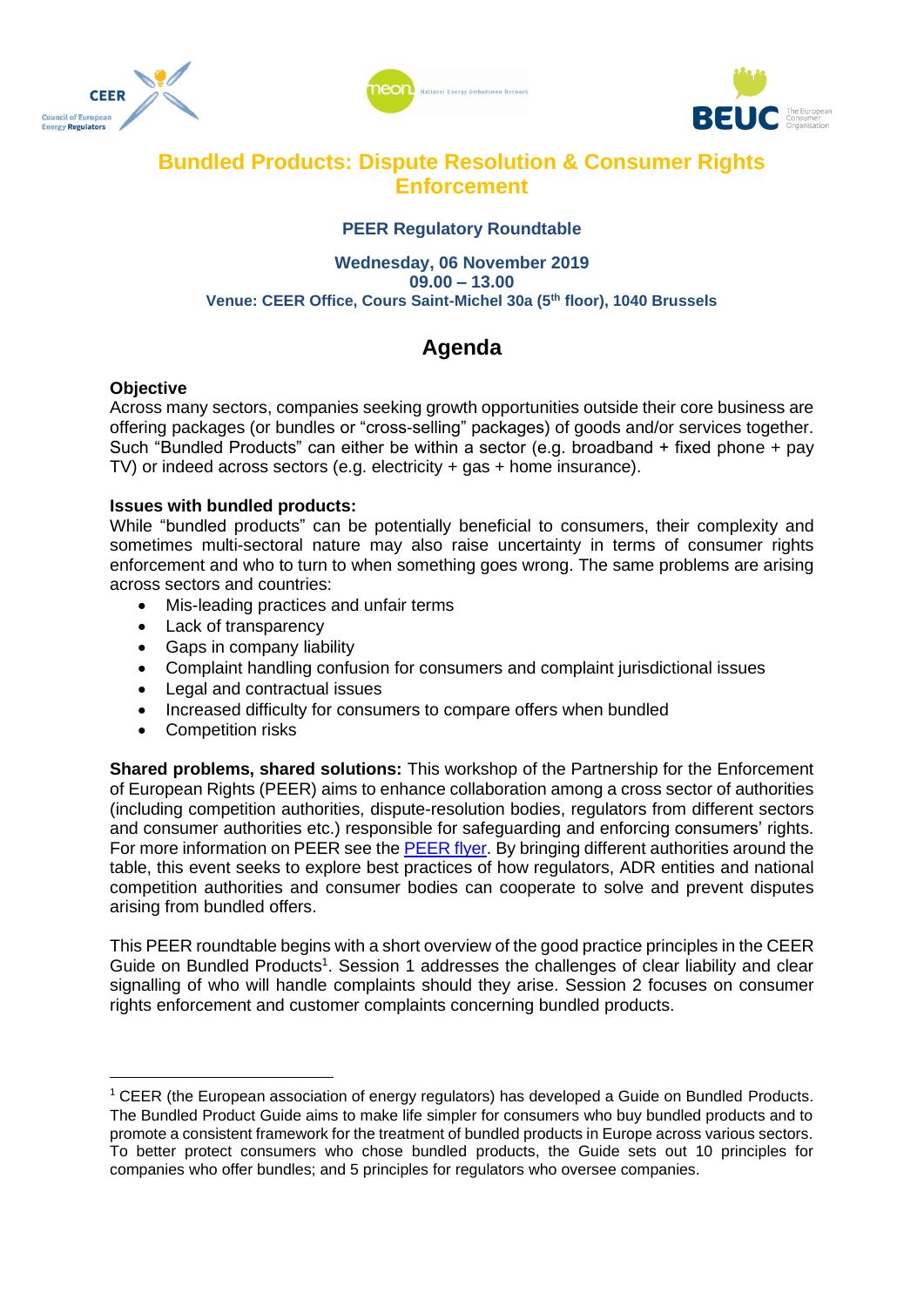





#### **Main questions to be addressed:**

- Is there a clear definition of the type of goods/services that can be bundled together in your sector?
- Is the regulatory framework ready to handle consumer questions and disputes?
- Are national ADR landscapes being adapted to provide for an efficient resolution of disputes linked to bundled offers, ahead of a possible revision of the EU ADR Directive?
- Have you had competition law cases involving bundles?
- What cooperation mechanisms are/should be in place for regulators and ADR bodies?
- What are the role and responsibilities of different bodies (of national consumer protection authorities, ADR bodies, the European Commission, regulators) in fostering cooperation among public entities who are responsible for bundled products?
- What lessons can be learnt from sectors that have or are developing ways to monitor the evolution of bundled products in different sectors (indicators used by regulators for data collection, customer surveys of the benefits or value of bundled products)?
- Are there behavioural studies on bundled products (in any specific sector or for crosssectoral bundles) in your country?

#### **Invited Participants:**

The aim is to have a closed (invitation only) workshop of about 40 experts from public authorities and consumer representative bodies responsible for dealing with consumer issues concerning bundled products:

- National Regulatory Authorities (NRAs) across different regulated sectors (e.g. financial, telecoms, water, rail, energy etc) and their representative European associations/EU Agencies (e.g. the European Securities and Markets Authority (ESMA), the Body of European Regulators for Electronic Communications (BEREC), the Council of European Energy Regulators (CEER) and the Agency for the Cooperation of Energy Regulators (ACER), the Association of European Water Regulators (WAREG), the European Insurance and Occupational Pensions Authority (EIOPA), the European Banking Authority (EBA) etc.)
- National Alternative Dispute Resolution (ADR) bodies across different regulated sectors (e.g. financial, telecoms, rail etc) and their European associations/networks (e.g. the National Energy Ombudsmen Network (NEON), the European Commission's financial services dispute resolution network [\(FIN-NET\)](https://ec.europa.eu/info/business-economy-euro/banking-and-finance/consumer-finance-and-payments/consumer-financial-services/financial-dispute-resolution-network-fin-net/fin-net-network/about-fin-net_en) and members of the informal telecommunications ADR network and residual ADR bodies (e.g. the German network of residual ADR bodies)
- National consumer bodies and their European association (BEUC)
- National consumer protection authorities and the European Commission's network of consumer protection authority cooperation (CPC Network)
- National Competition Authorities and the European Competition Network (ECN)
- European Commission (DG JUST, DG ENER, DG FISMA etc.)

To register for the event, please e-mail [BundledProducts@ceer.eu.](mailto:BundledProducts@ceer.eu) For further information, visit the event page: [https://www.ceer.eu/bundled\\_products\\_\\_dispute\\_resolution\\_and\\_consumer\\_rights\\_enforcem](https://www.ceer.eu/bundled_products__dispute_resolution_and_consumer_rights_enforcement) [ent](https://www.ceer.eu/bundled_products__dispute_resolution_and_consumer_rights_enforcement)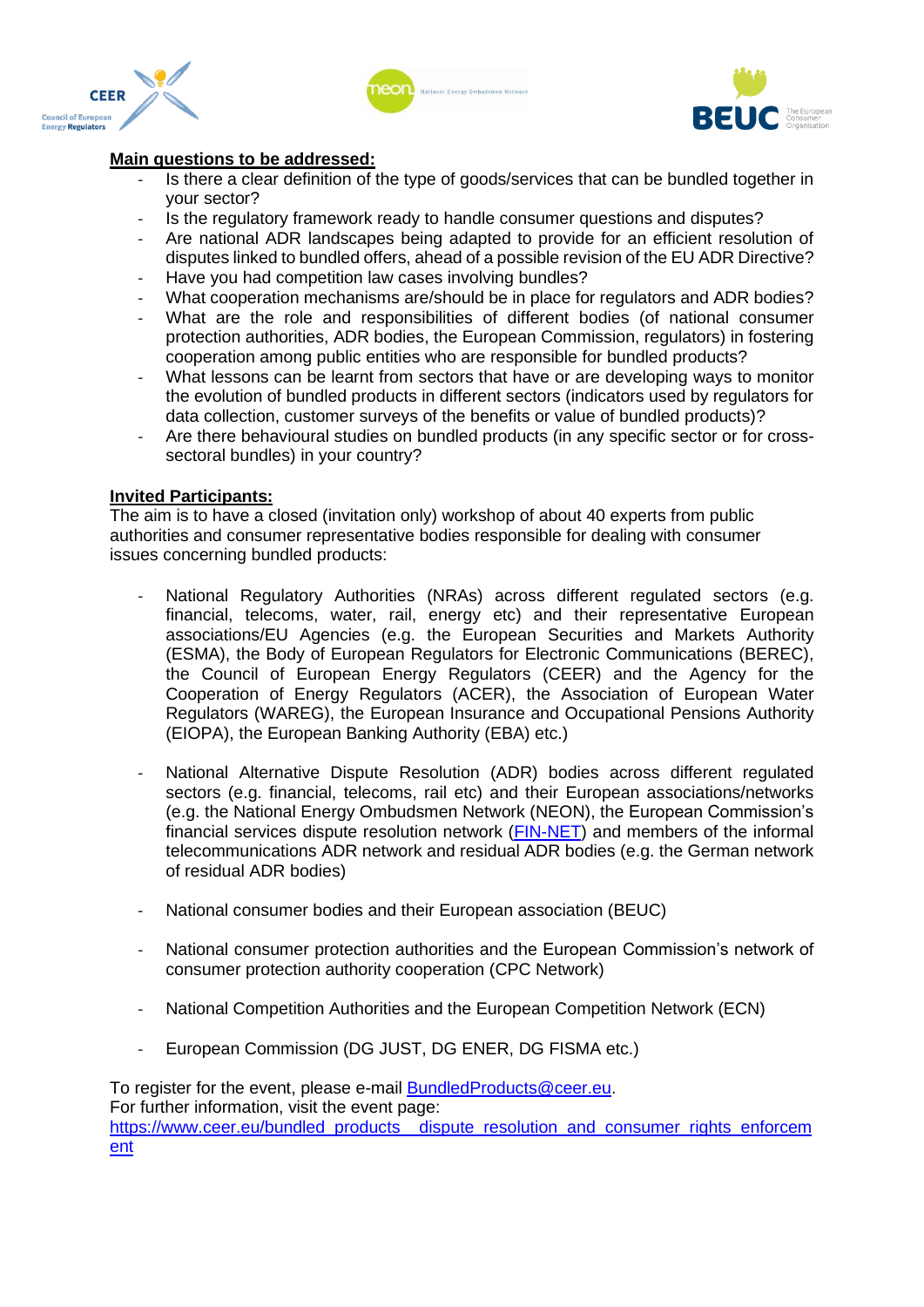





### **Bundled Products: Dispute Resolution & Consumer Rights Enforcement**

#### **PEER Regulatory Roundtable Wednesday, 06 November 2019 09.00 – 13.00 Venue: CEER Office, Cours Saint-Michel 30a (5th floor), 1040 Brussels**

## **Agenda**

| $08:30 -$<br>09:00                  | <b>Registration and welcome coffee</b>                                                                                                                                                                                                |                                                                        |
|-------------------------------------|---------------------------------------------------------------------------------------------------------------------------------------------------------------------------------------------------------------------------------------|------------------------------------------------------------------------|
| $09:00 - 09:10$                     | Welcome address on the Partnership for the<br>Enforcement of European Rights (PEER)                                                                                                                                                   | <b>Annegret Groebel</b><br><b>CEER President</b>                       |
| $09:10 - 09:25$                     | CEER Bundled Product Guide - good<br>principles for companies and for regulators                                                                                                                                                      | <b>Anne Vadasz Nilsson</b><br><b>CEER Vice President</b>               |
| $09:25 - 09:40$                     | Cooperation among and between ADR<br>bodies and enforcement authorities - a<br>story to be written?                                                                                                                                   | <b>Janusz Gwiazdowski</b><br><b>NEON President</b>                     |
| <b>Session 1</b><br>$09:40 - 11:10$ | <b>Bundled Products/Cross Selling-</b><br>definition, liability and complaint<br>handling<br>Roundtable discussion with participants,<br>starting with short (10 min) initial<br>interventions by panellists                          | <b>Moderator: Monique Goyens</b><br><b>BEUC Director</b>               |
|                                     | What is a bundle in the telecoms/electronic<br>communications sector? Which authority<br>handles the cross-sectoral ones? What<br>about bundles that have a non-regulated<br>element?                                                 | Jeremy Godfrey<br><b>BEREC Chair &amp; ComReg</b><br>(Ireland)         |
|                                     | Case studies from a consumer body on how<br>bundled product liability issues were<br>resolved                                                                                                                                         | <b>Carolina Gouveia</b><br><b>BEUC Member &amp; DECO</b><br>(Portugal) |
|                                     | Contractual and liability issues with bundled<br>products                                                                                                                                                                             | <b>Professor Peter Rott</b><br>University of Kassel<br>(Germany)       |
|                                     | Debate (60 min) with roundtable participants:<br>Are the bundles you see mostly within or across<br>sectors? Are there lessons from bundled cases?<br>Are there open issues concerning bundles that<br>you don't know how to resolve? |                                                                        |